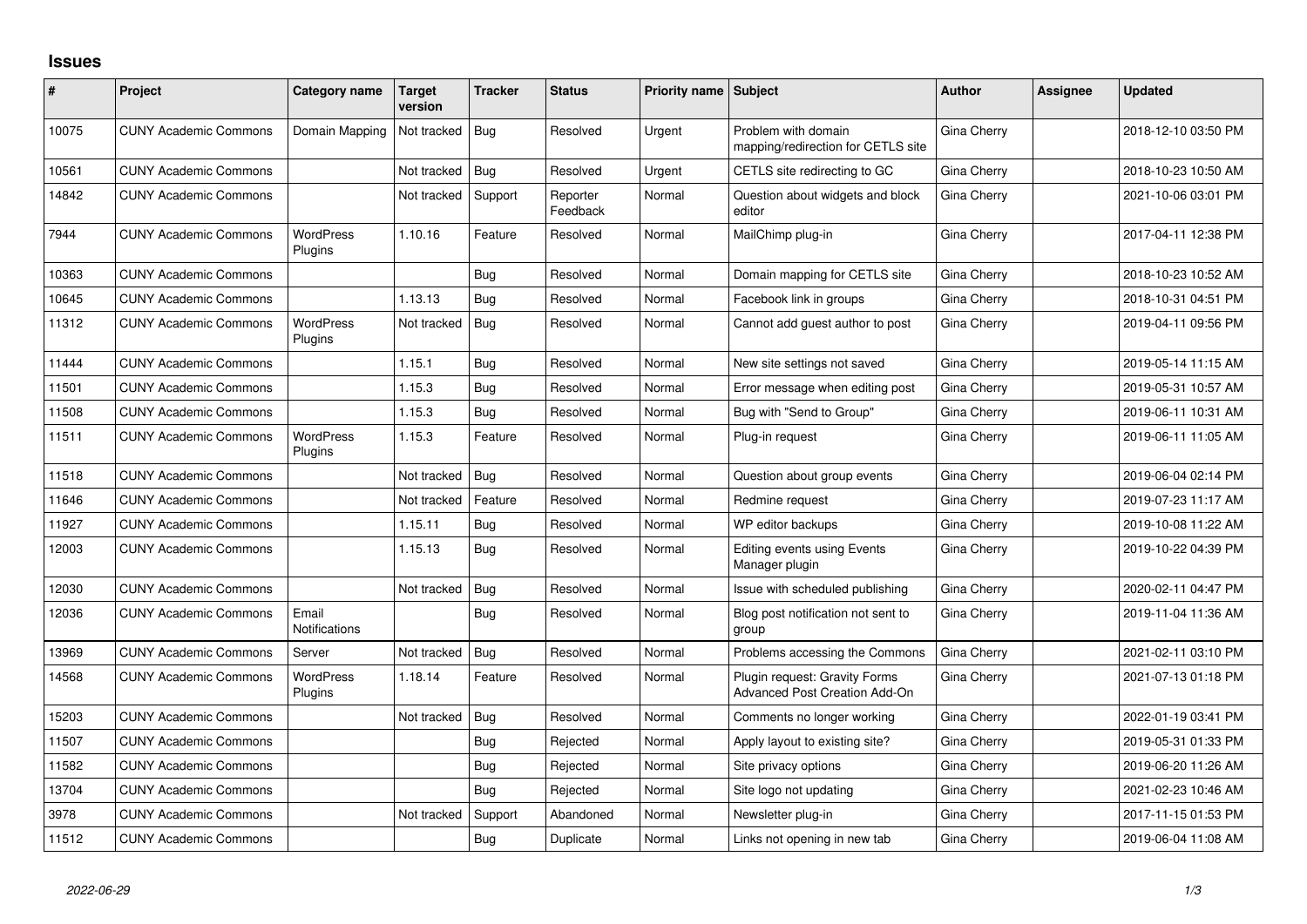| ∦     | Project                      | <b>Category name</b>          | <b>Target</b><br>version | <b>Tracker</b> | <b>Status</b>        | <b>Priority name   Subject</b> |                                                                              | Author             | Assignee              | <b>Updated</b>      |
|-------|------------------------------|-------------------------------|--------------------------|----------------|----------------------|--------------------------------|------------------------------------------------------------------------------|--------------------|-----------------------|---------------------|
| 4850  | <b>CUNY Academic Commons</b> | <b>WordPress</b><br>Plugins   | 1.8.16                   | <b>Bug</b>     | Resolved             | Immediate                      | ACERT site is down                                                           | Gina Cherry        | Boone<br>Gorges       | 2015-11-05 12:45 PM |
| 39    | <b>CUNY Academic Commons</b> | <b>BuddyPress</b><br>(misc)   |                          | Bug            | Resolved             | High                           | Email notifications for group I had<br>not joined                            | Gina Cherry        | Boone<br>Gorges       | 2009-10-19 03:49 PM |
| 40    | <b>CUNY Academic Commons</b> | <b>BuddyPress</b><br>(misc)   |                          | <b>Bug</b>     | Resolved             | Normal                         | Notification won't go away                                                   | Gina Cherry        | Boone<br>Gorges       | 2009-10-19 03:49 PM |
| 3669  | <b>CUNY Academic Commons</b> | <b>WordPress</b><br>Plugins   | 1.7.4                    | Feature        | Resolved             | Normal                         | Plug-in request: Collapse-o-matic                                            | Gina Cherry        | Boone<br>Gorges       | 2014-11-21 11:14 AM |
| 3976  | <b>CUNY Academic Commons</b> | Email<br>Notifications        | 1.7.18                   | Feature        | Resolved             | Normal                         | Emails to blog subscribers should<br>be sent in HTML                         | Gina Cherry        | Boone<br>Gorges       | 2015-04-12 02:18 PM |
| 3983  | <b>CUNY Academic Commons</b> | <b>WordPress</b><br>Plugins   | Not tracked              | Support        | Resolved             | Normal                         | Bug in list category posts plugin                                            | Gina Cherry        | Boone<br>Gorges       | 2015-05-11 11:58 AM |
| 3998  | <b>CUNY Academic Commons</b> | WordPress<br>Plugins          | 1.7.19                   | Feature        | Resolved             | Normal                         | Voicethread plugin                                                           | Gina Cherry        | Boone<br>Gorges       | 2015-04-21 02:35 PM |
| 4751  | <b>CUNY Academic Commons</b> | <b>WordPress</b><br>Themes    | 1.8.13                   | Feature        | Resolved             | Normal                         | Request for two plug-ins                                                     | Gina Cherry        | Boone<br>Gorges       | 2015-10-13 09:29 AM |
| 8389  | <b>CUNY Academic Commons</b> | <b>WordPress</b><br>Plugins   | 1.11.6                   | Feature        | Resolved             | Normal                         | Gravity Forms + Custom Post Types<br>plug-in                                 | Gina Cherry        | Boone<br>Gorges       | 2017-07-06 08:09 PM |
| 9570  | <b>CUNY Academic Commons</b> | <b>WordPress</b><br>Plugins   | 1.12.13                  | Bug            | Resolved             | Normal                         | Guest authors in Co-Authors Plus<br>plug-in not working                      | Gina Cherry        | Boone<br>Gorges       | 2018-05-01 06:10 PM |
| 10847 | <b>CUNY Academic Commons</b> | <b>Blogs</b><br>(BuddyPress)  | 1.15                     | Feature        | Resolved             | Normal                         | Select which blog posts are sent to<br>group                                 | Gina Cherry        | Boone<br>Gorges       | 2019-04-23 03:54 PM |
| 11451 | <b>CUNY Academic Commons</b> | Group Blogs                   | 1.16                     | Feature        | Resolved             | Normal                         | 'Send to group' checkbox should<br>remain unchecked for saved draft<br>posts | Gina Cherry        | Boone<br>Gorges       | 2019-12-04 10:51 AM |
| 15094 | <b>CUNY Academic Commons</b> | Group Invitations             | 2.0.0                    | <b>Bug</b>     | Resolved             | Normal                         | Group admins added to site as<br>authors, not admins                         | Gina Cherry        | Boone<br>Gorges       | 2022-05-26 11:36 AM |
| 3892  | <b>CUNY Academic Commons</b> | <b>WordPress</b><br>(misc)    | Future<br>release        | Bug            | Resolved             | High                           | The given object ID is not that of a<br>menu item.                           | Gina Cherry        | Gina Cherry           | 2016-06-21 04:49 PM |
| 11545 | <b>CUNY Academic Commons</b> | <b>WordPress</b><br>Plugins   | Not tracked              | Support        | New                  | Normal                         | <b>Twitter searches in WordPress</b>                                         | Gina Cherry        | Matt Gold             | 2019-09-23 01:03 PM |
| 11997 | <b>CUNY Academic Commons</b> | Domain Mapping                | 1.15.13                  | Bug            | Resolved             | Urgent                         | Domain mapping not working for<br><b>CETLS</b> site                          | Gina Cherry        | Raymond<br><b>Hoh</b> | 2019-11-12 10:38 AM |
| 11313 | <b>CUNY Academic Commons</b> | Spam/Spam<br>Prevention       | 1.17.7                   | Bug            | Resolved             | High                           | Overly aggressive spam filters                                               | Gina Cherry        | Raymond<br>Hoh        | 2020-11-05 04:30 PM |
| 12004 | <b>CUNY Academic Commons</b> |                               | Not tracked              | Support        | Reporter<br>Feedback | Normal                         | Notifications for spam blog<br>comments                                      | Gina Cherry        | Raymond<br>Hoh        | 2019-11-01 12:05 PM |
| 10800 | <b>CUNY Academic Commons</b> | Email<br><b>Notifications</b> | 1.14.3                   | <b>Bug</b>     | Resolved             | Normal                         | Duplicate email notifications on blog<br>comments                            | <b>Gina Cherry</b> | Raymond<br>Hoh        | 2019-02-13 06:05 PM |